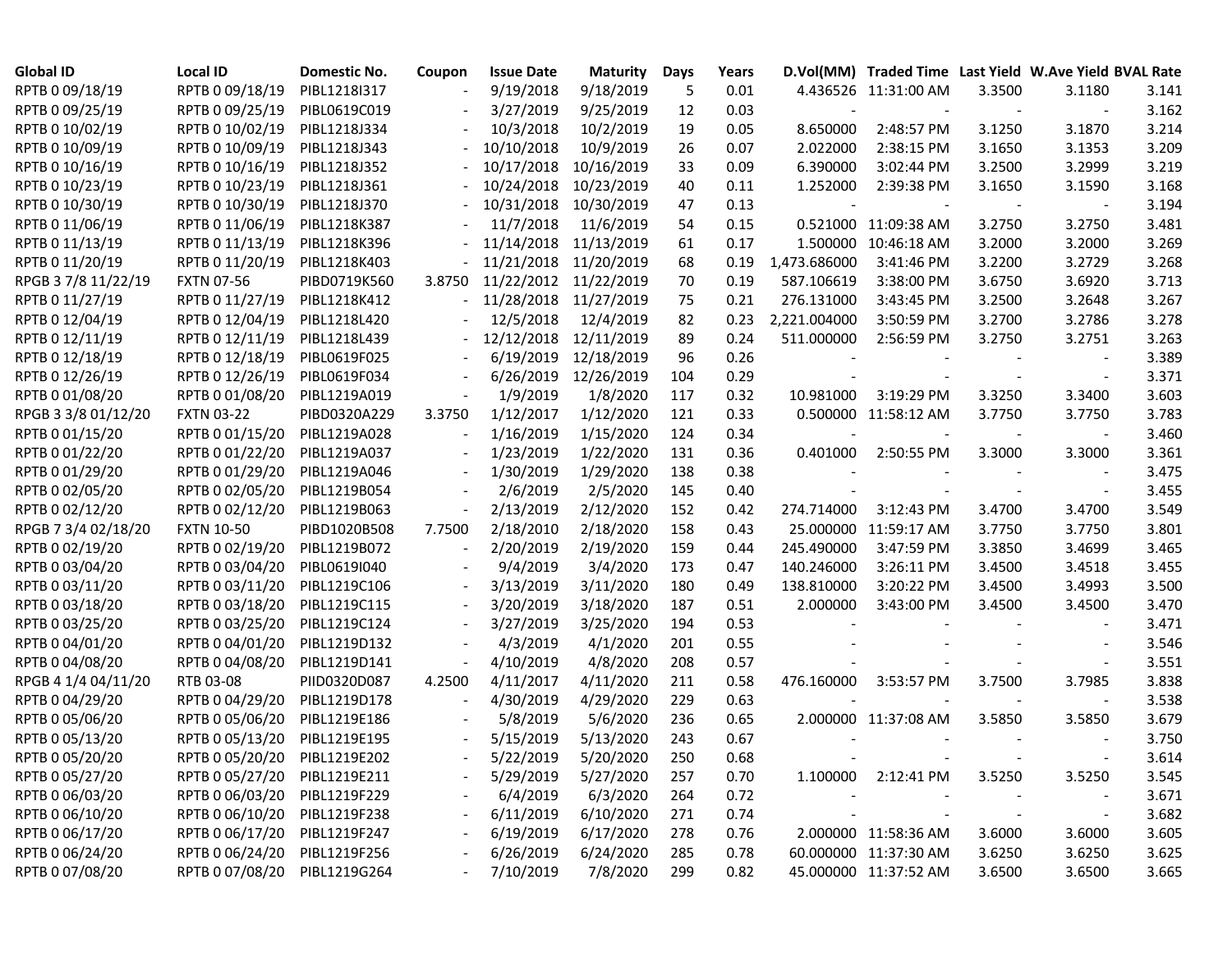| <b>Global ID</b>     | <b>Local ID</b>   | <b>Domestic No.</b> | Coupon  | <b>Issue Date</b>                   | <b>Maturity</b>  | Days | Years |              |                        |        | D.Vol(MM) Traded Time Last Yield W.Ave Yield BVAL Rate |       |
|----------------------|-------------------|---------------------|---------|-------------------------------------|------------------|------|-------|--------------|------------------------|--------|--------------------------------------------------------|-------|
| RPTB 0 07/22/20      | RPTB 0 07/22/20   | PIBL1219G273        |         | 7/24/2019                           | 7/22/2020        | 313  | 0.86  |              |                        |        |                                                        | 3.694 |
| RPTB 0 08/05/20      | RPTB 0 08/05/20   | PIBL1219H281        |         | 8/7/2019                            | 8/5/2020         | 327  | 0.90  | 60.600000    | 3:52:03 PM             | 3.7250 | 3.7092                                                 | 3.676 |
| RPGB 7 1/4 08/19/20  | RTB 10-01         | PIID1020H015        | 7.2500  | 8/19/2010                           | 8/19/2020        | 341  | 0.93  |              | 1.500000 11:59:59 AM   | 3.9250 | 3.9250                                                 | 3.695 |
| RPTB 0 08/19/20      | RPTB 0 08/19/20   | PIBL1219H290        |         | 8/20/2019                           | 8/19/2020        | 341  | 0.93  | 68.507000    | 3:10:38 PM             | 3.6500 | 3.6499                                                 | 3.687 |
| RPGB 3 3/8 08/20/20  | <b>FXTN 05-73</b> | PIBD0520H735        | 3.3750  | 8/20/2015                           | 8/20/2020        | 342  | 0.94  |              | 106.724500 11:49:37 AM | 3.9500 | 3.9065                                                 | 3.974 |
| RPTB 0 09/02/20      | RPTB 0 09/02/20   | PIBL1219I306        |         | 9/4/2019                            | 9/2/2020         | 355  | 0.97  | 106.561000   | 3:47:47 PM             | 3.6500 | 3.6715                                                 | 3.666 |
| RPGB 6 1/8 09/16/20  | <b>FXTN 10-51</b> | PIBD1020I510        | 6.1250  | 9/16/2010                           | 9/16/2020        | 369  | 1.01  |              |                        |        |                                                        | 3.826 |
| RPGB 5 7/8 12/16/20  | <b>FXTN 10-52</b> | PIBD1020L525        | 5.8750  | 12/16/2010                          | 12/16/2020       | 460  | 1.26  | 1.000000     | 9:11:16 AM             | 4.1000 | 4.1000                                                 | 3.872 |
| RPGB 4 1/4 01/25/21  | <b>FXTN 03-23</b> | PIBD0321A236        | 4.2500  | 1/25/2018                           | 1/25/2021        | 500  | 1.37  | 1,111.000000 | 3:16:28 PM             | 4.0250 | 4.0477                                                 | 4.020 |
| RPGB 7 3/8 03/03/21  | RTB 10-02         | PIID1021C027        | 7.3750  | 3/3/2011                            | 3/3/2021         | 537  | 1.47  |              |                        |        |                                                        | 3.934 |
| RPGB 3 1/2 03/20/21  | <b>FXTN 07-57</b> | PIBD0721C574        | 3.5000  | 3/20/2014                           | 3/20/2021        | 554  | 1.52  | 31.950000    | 3:25:21 PM             | 4.1500 | 4.0489                                                 | 4.014 |
| RPGB 6 1/2 04/28/21  | <b>FXTN 10-53</b> | PIBD1021D531        | 6.5000  | 4/28/2011                           | 4/28/2021        | 593  | 1.62  |              |                        |        |                                                        | 3.960 |
| RPGB 4 7/8 06/13/21  | RTB 03-09         | PIID0321F092        | 4.8750  | 6/13/2018                           | 6/13/2021        | 639  | 1.75  | 11.830000    | 3:58:55 PM             | 4.0000 | 4.0199                                                 | 3.978 |
| RPGB 5 3/4 10/20/21  | RTB 10-03         | PIID1021J039        | 5.7500  | 10/20/2011                          | 10/20/2021       | 768  | 2.10  |              |                        |        |                                                        | 4.008 |
| RPGB 5 3/4 11/24/21  | <b>FXTN 10-55</b> | PIBD1021K551        | 5.7500  | 11/24/2011                          | 11/24/2021       | 803  | 2.20  | 5.000000     | 9:29:19 AM             | 4.0500 | 4.0500                                                 | 4.049 |
| RPGB 63/8 01/19/22   | <b>FXTN 10-54</b> | PIBD1022G545        | 6.3750  | 7/19/2011                           | 1/19/2022        | 859  | 2.35  |              |                        |        |                                                        | 3.997 |
| RPGB 4 01/26/22      | <b>FXTN 05-74</b> | PIBD0522A747        | 4.0000  | 1/26/2017                           | 1/26/2022        | 866  | 2.37  |              | 19.400000 11:30:05 AM  | 4.1000 | 4.0948                                                 | 4.040 |
| RPGB 15 03/14/22     | <b>FXTN 20-02</b> | PIBD2022C021        | 15.0000 | 3/14/2002                           | 3/14/2022        | 913  | 2.50  |              |                        |        |                                                        | 4.094 |
| RPGB 4 3/4 07/04/22  | <b>FXTN 03-24</b> | PIBD0322G247        | 4.7500  | 7/4/2019                            | 7/4/2022 1,025   |      | 2.81  | 105.650000   | 3:55:21 PM             | 4.0500 | 4.0500                                                 | 4.064 |
| RPGB 4 7/8 08/02/22  | <b>FXTN 10-56</b> | PIBD1022H562        | 4.8750  | 8/2/2012                            | 8/2/2022 1,054   |      | 2.89  |              |                        |        |                                                        | 4.146 |
| RPGB 4 3/4 09/13/22  | <b>FXTN 10-57</b> | PIBD1022I570        | 4.7500  | 9/13/2012                           | 9/13/2022 1,096  |      | 3.00  | 3.000000     | 3:09:36 PM             | 4.2800 | 4.2800                                                 | 4.136 |
| RPGB 12 3/4 10/17/22 | <b>FXTN 20-03</b> | PIBD2022J033        | 12.7500 | 10/17/2002                          | 10/17/2022 1,130 |      | 3.09  |              |                        |        |                                                        | 4.173 |
| RPGB 4 5/8 12/04/22  | RTB 05-11         | PIID0522L114        | 4.6250  | 12/4/2017                           | 12/4/2022 1,178  |      | 3.23  | 451.000000   | 3:50:30 PM             | 4.0500 | 4.0986                                                 | 4.089 |
| RPGB 4 12/06/22      | <b>FXTN 10-58</b> | PIBD1022L585        | 4.0000  | 12/6/2012                           | 12/6/2022 1,180  |      | 3.23  |              |                        |        |                                                        | 4.172 |
| RPGB 13 02/20/23     | <b>FXTN 20-04</b> | PIBD2023B048        | 13.0000 | 2/20/2003                           | 2/20/2023 1,256  |      | 3.44  |              |                        |        |                                                        | 4.215 |
| RPGB 5 1/2 03/08/23  | <b>FXTN 05-75</b> | PIBD0523C752        | 5.5000  | 3/8/2018                            | 3/8/2023 1,272   |      | 3.48  |              |                        |        |                                                        | 4.086 |
| RPGB 3 1/2 04/21/23  | <b>FXTN 07-58</b> | PIBD0723D588        | 3.5000  | 4/21/2016                           | 4/21/2023 1,316  |      | 3.60  |              |                        |        |                                                        | 4.402 |
| RPGB 11 7/8 05/29/23 | <b>FXTN 20-05</b> | PIBD2023E054        | 11.8750 | 5/29/2003                           | 5/29/2023 1,354  |      | 3.71  |              |                        |        |                                                        | 4.319 |
| RPGB 3 1/4 08/15/23  | RTB 10-04         | PIID1023H046        | 3.2500  | 8/15/2013                           | 8/15/2023 1,432  |      | 3.92  | 115.155000   | 3:21:11 PM             | 4.3100 | 4.3472                                                 | 4.361 |
| RPGB 11 3/8 10/23/23 | <b>FXTN 20-06</b> | PIBD2023J068        | 11.3750 | 10/23/2003                          | 10/23/2023 1,501 |      | 4.11  |              |                        |        |                                                        | 4.295 |
| RPGB 6 1/4 03/12/24  | RTB 05-12         | PIID0524C129        | 6.2500  | 3/12/2019                           | 3/12/2024 1,642  |      | 4.50  | 5,368.315000 | 3:52:00 PM             | 4.3000 | 4.3034                                                 | 4.295 |
| RPGB 4 1/2 04/20/24  | <b>FXTN 07-59</b> | PIBD0724D595        | 4.5000  | 4/20/2017                           | 4/20/2024 1,681  |      | 4.60  |              |                        |        |                                                        | 4.454 |
| RPGB 12 3/8 06/03/24 | <b>FXTN 20-07</b> | PIBD2024F075        | 12.3750 | 6/3/2004                            | 6/3/2024 1,725   |      | 4.72  |              |                        |        |                                                        | 4.360 |
| RPGB 12 7/8 08/05/24 | <b>FXTN 20-08</b> | PIBD2024H086        | 12.8750 | 8/5/2004                            | 8/5/2024 1,788   |      | 4.90  |              |                        |        |                                                        | 4.377 |
| RPGB 4 1/8 08/20/24  | <b>FXTN 10-59</b> | PIBD1024H595        | 4.1250  | 8/20/2014                           | 8/20/2024 1,803  |      | 4.94  | 2.329603     | 3:06:38 PM             | 4.6000 | 4.6287                                                 | 4.387 |
| RPGB 13 3/4 11/11/24 | <b>FXTN 20-09</b> | PIBD2024K091        |         | 13.7500 11/11/2004 11/11/2024 1,886 |                  |      | 5.16  |              |                        |        |                                                        | 4.403 |
| RPGB 5 3/4 04/12/25  | <b>FXTN 07-61</b> | PIBD0725D618        | 5.7500  | 4/12/2018                           | 4/12/2025 2,038  |      | 5.58  | 969.713000   | 3:41:43 PM             | 4.4750 | 4.4944                                                 | 4.501 |
| RPGB 12 1/8 04/14/25 | <b>FXTN 20-10</b> | PIBD2025D103        | 12.1250 | 4/14/2005                           | 4/14/2025 2,040  |      | 5.59  |              |                        |        |                                                        | 4.440 |
| RPGB 3 5/8 09/09/25  | <b>FXTN 10-60</b> | PIBD1025I608        | 3.6250  | 9/9/2015                            | 9/9/2025 2,188   |      | 5.99  | 27.464000    | 3:59:25 PM             | 4.5600 | 4.5965                                                 | 4.444 |
| RPGB 12 1/8 10/20/25 | <b>FXTN 20-11</b> | PIBD2025J116        | 12.1250 | 10/20/2005                          | 10/20/2025 2,229 |      | 6.10  |              |                        |        |                                                        | 4.484 |
| RPGB 18 1/4 11/29/25 | <b>FXTN 25-01</b> | PIBD2525K015        | 18.2500 | 11/29/2000                          | 11/29/2025 2,269 |      | 6.21  |              |                        |        | $\overline{\phantom{a}}$                               | 4.492 |
| RPGB 10 1/4 01/19/26 | <b>FXTN 20-12</b> | PIBD2026A122        | 10.2500 | 1/19/2006                           | 1/19/2026 2,320  |      | 6.35  |              |                        |        |                                                        | 4.503 |